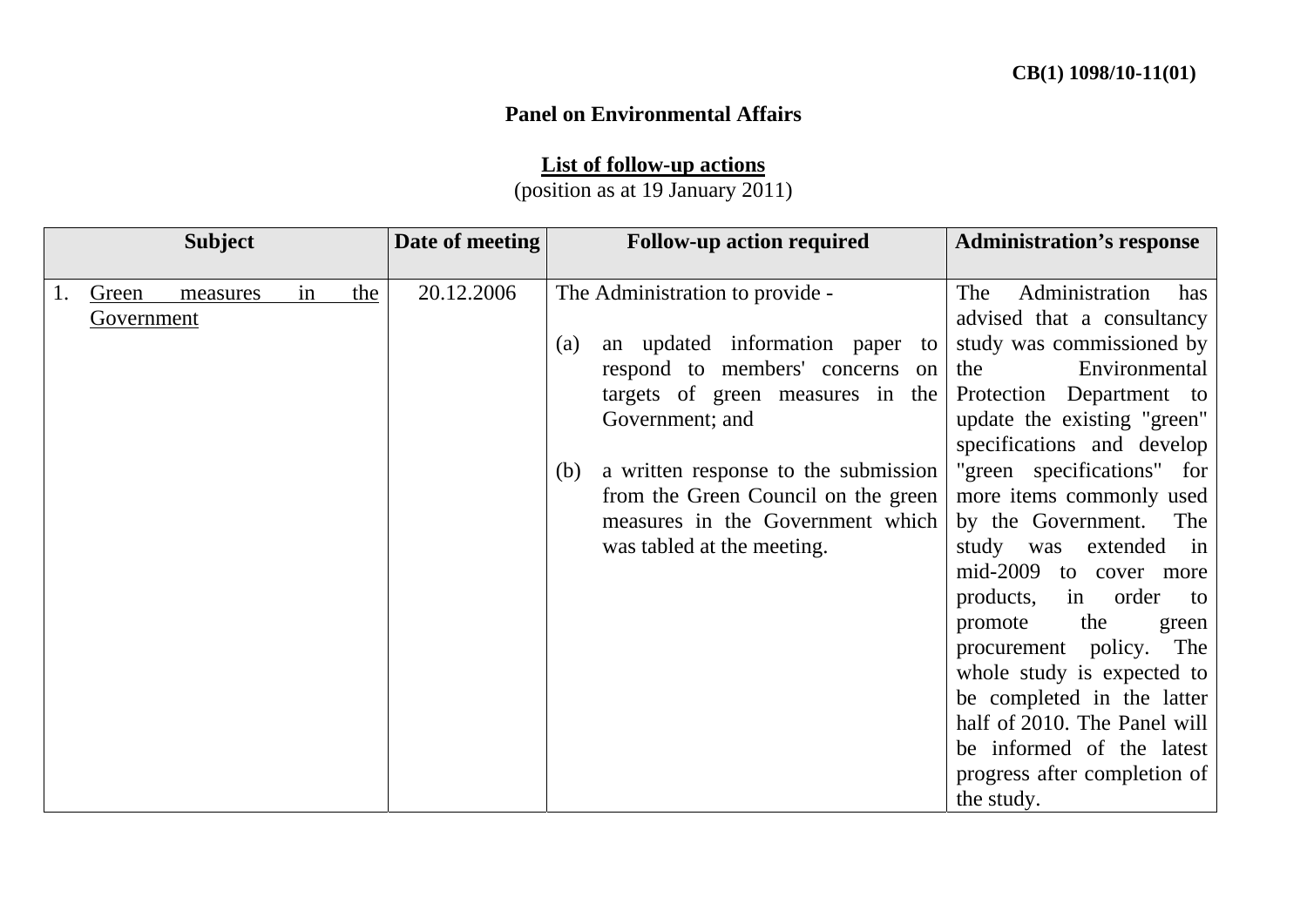|    | <b>Subject</b>                  | Date of meeting | <b>Follow-up action required</b>            | <b>Administration's response</b> |
|----|---------------------------------|-----------------|---------------------------------------------|----------------------------------|
|    |                                 |                 |                                             |                                  |
| 2. | A new producer responsibility   | 29.3.2010       | The Administration to -                     | The public consultation on       |
|    | scheme for waste electrical and |                 |                                             | WEEE Scheme was<br>the           |
|    | electronic equipment (WEEE)     |                 | (a) address the trade's concerns about the  | completed on 30 April 2010.      |
|    |                                 |                 | WEEE Scheme;                                | The Administration is in the     |
|    |                                 |                 |                                             | process of examining more        |
|    |                                 |                 | (b) explain the Government's role in the    | 2 700<br>submissions<br>than     |
|    |                                 |                 | Scheme,                                     | collected from the public        |
|    |                                 |                 |                                             | consultation for developing      |
|    |                                 |                 | (c) provide an estimate on the distribution | the details of the WEEE          |
|    |                                 |                 | of and treatment cost incurred (using       | Scheme. The Administration       |
|    |                                 |                 | detoxification, dismantling, shredding      | would continue to properly       |
|    |                                 |                 | and sorting of recyclable materials) for    | stakeholders<br>the<br>engage    |
|    |                                 |                 | small and large WEEE and the                | concerned in mapping out         |
|    |                                 |                 | respective levy to be collected; and        | the way forward.                 |
|    |                                 |                 |                                             |                                  |
|    |                                 |                 | (d) advise whether consideration would be   |                                  |
|    |                                 |                 | given to refund the levy to consumers       |                                  |
|    |                                 |                 | who purchased electric and electronic       |                                  |
|    |                                 |                 | equipment in Hong Kong for use              |                                  |
|    |                                 |                 | overseas.                                   |                                  |
|    |                                 |                 |                                             |                                  |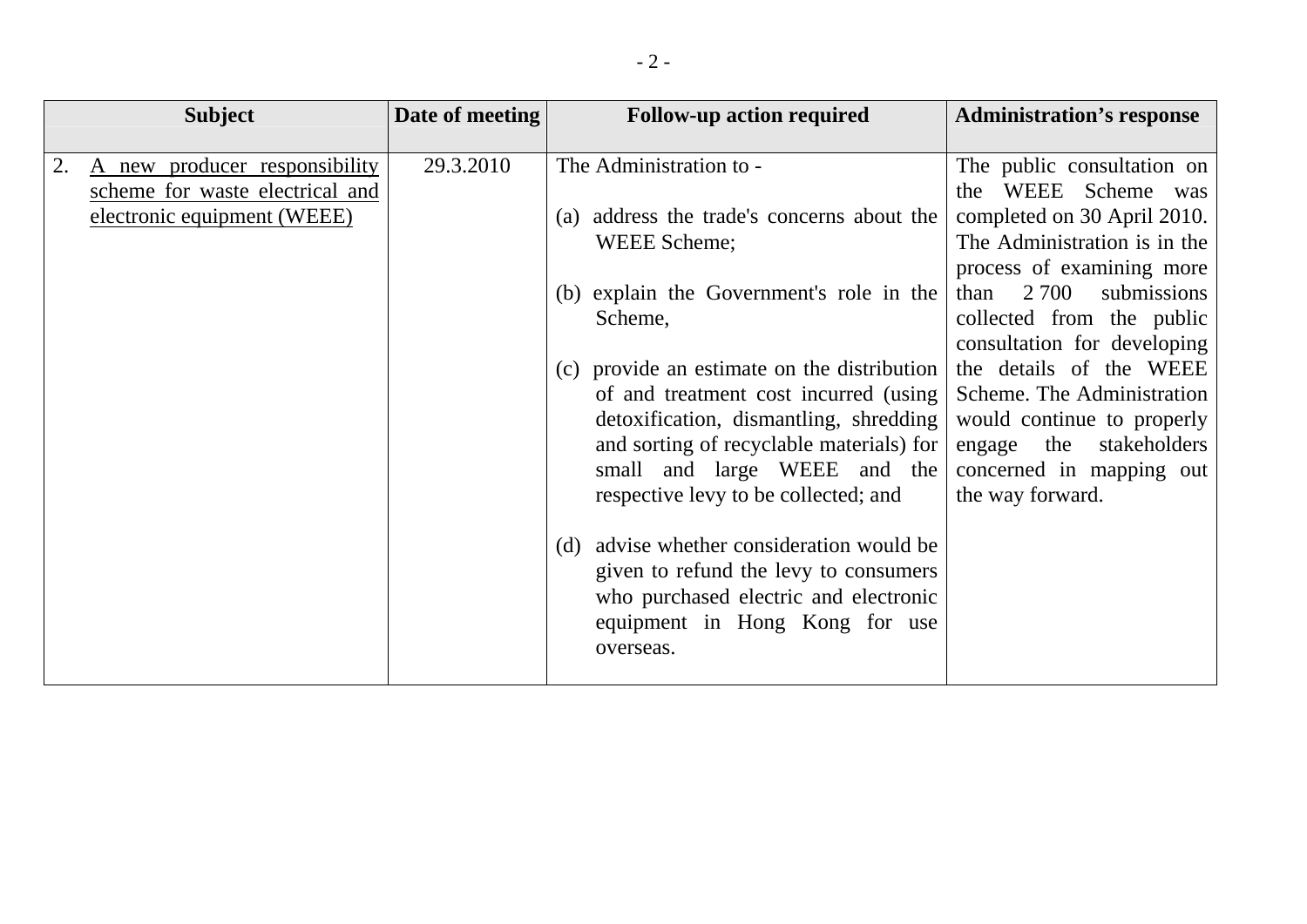|    | <b>Subject</b>                                                                                                                | Date of meeting | <b>Follow-up action required</b> |                                                                                                                                                    | <b>Administration's response</b>                                                                                                        |
|----|-------------------------------------------------------------------------------------------------------------------------------|-----------------|----------------------------------|----------------------------------------------------------------------------------------------------------------------------------------------------|-----------------------------------------------------------------------------------------------------------------------------------------|
| 3. | initiatives<br>of<br>Policy<br>the<br>in<br>Environment Bureau<br>the<br>Chief Executive's 2010-2011<br><b>Policy Address</b> | 25.10.10        | (a)                              | The Administration to -<br>comparison<br>provide<br>between<br>a<br>waste-to-energy and nuclear energy in<br>terms of cost and electricity tariff; | Response awaited.                                                                                                                       |
|    |                                                                                                                               |                 | (b)                              | advise the circumstances under which<br>franchised bus companies would be<br>required to use hybrid buses;                                         | Administration's<br>response<br>was included in LC Paper<br>No. CB(1) $1098/10-11(04)$<br>issued for the meeting on<br>24 January 2011. |
|    |                                                                                                                               |                 | (c)                              | provide the replacement programme<br>for refuse collection vehicles; and                                                                           | Administration's<br>response<br>vide LC<br>circulated<br>was<br>Paper No. CB(1) 959/10-11<br>on 3 January 2011.                         |
|    |                                                                                                                               |                 |                                  | (d) provide the village sewerage projects<br>which had been completed in the last<br>three years.                                                  | Administration's<br>response<br>vide LC<br>circulated<br>was<br>Paper No. CB(1) 913/10-11<br>on 24 December 2010.                       |
|    |                                                                                                                               |                 |                                  |                                                                                                                                                    |                                                                                                                                         |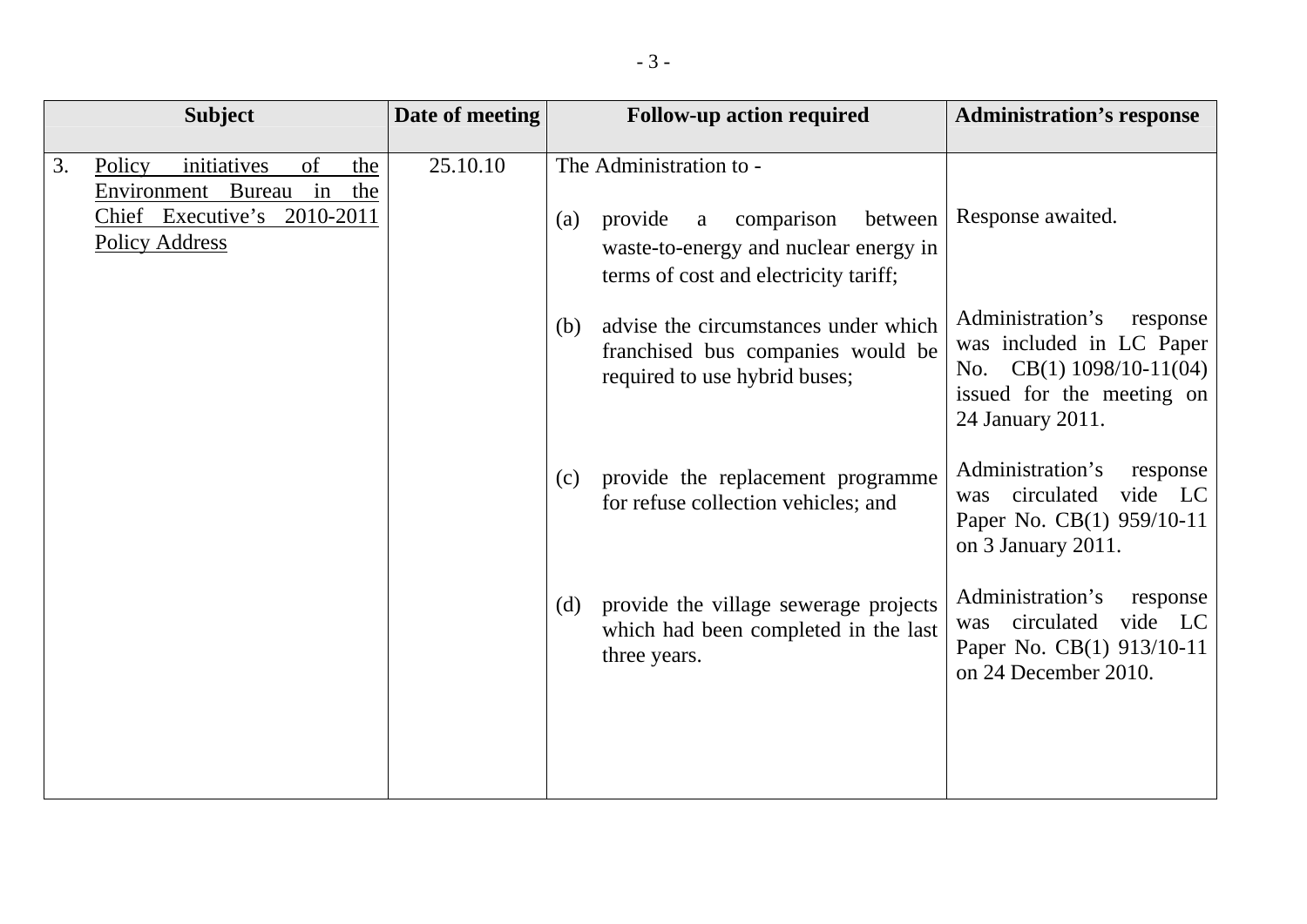| <b>Subject</b>                                               | Date of meeting | <b>Follow-up action required</b>                                                                            | <b>Administration's response</b>                                |
|--------------------------------------------------------------|-----------------|-------------------------------------------------------------------------------------------------------------|-----------------------------------------------------------------|
| 4.1 Development of EcoPark                                   | 22.11.10        | The Administration to provide -                                                                             | Administration's<br>response<br>vide<br>circulated<br>LC<br>was |
|                                                              |                 | information on short-term tenancies<br>(a)                                                                  | No.<br>Paper                                                    |
|                                                              |                 | being leased to the recycling industry;                                                                     | CB(1) 1061/10-11<br>on<br>13 January 2011.                      |
|                                                              |                 | information on the setting of rents for<br>(b)                                                              |                                                                 |
|                                                              |                 | lots in EcoPark, with particular<br>reference to the savings in the cost of                                 |                                                                 |
|                                                              |                 | treatment and disposal of waste; and                                                                        |                                                                 |
|                                                              |                 | record of unused recyclable materials<br>(c)                                                                |                                                                 |
|                                                              |                 | by EcoPark which had to be disposed<br>of at landfills.                                                     |                                                                 |
| 4.2 5172DR – Development of<br>Waste<br>Treatment<br>Organic |                 | The Administration to provide -                                                                             | Administration's<br>response<br>vide<br>LC<br>circulated<br>was |
| Facilities - Phase I in Siu Ho                               |                 | a clearer copy of the plan showing the<br>(a)                                                               | No.<br>Paper                                                    |
| Wan, North Lantau                                            |                 | location of the Organic<br>Waste<br><b>Treatment Facilities; and</b>                                        | CB(1) 1049/10-11<br>on<br>12 January 2011.                      |
|                                                              |                 | information on the experience of the<br>(b)<br>management of Park Island in the<br>treatment of food waste. |                                                                 |
|                                                              |                 |                                                                                                             |                                                                 |